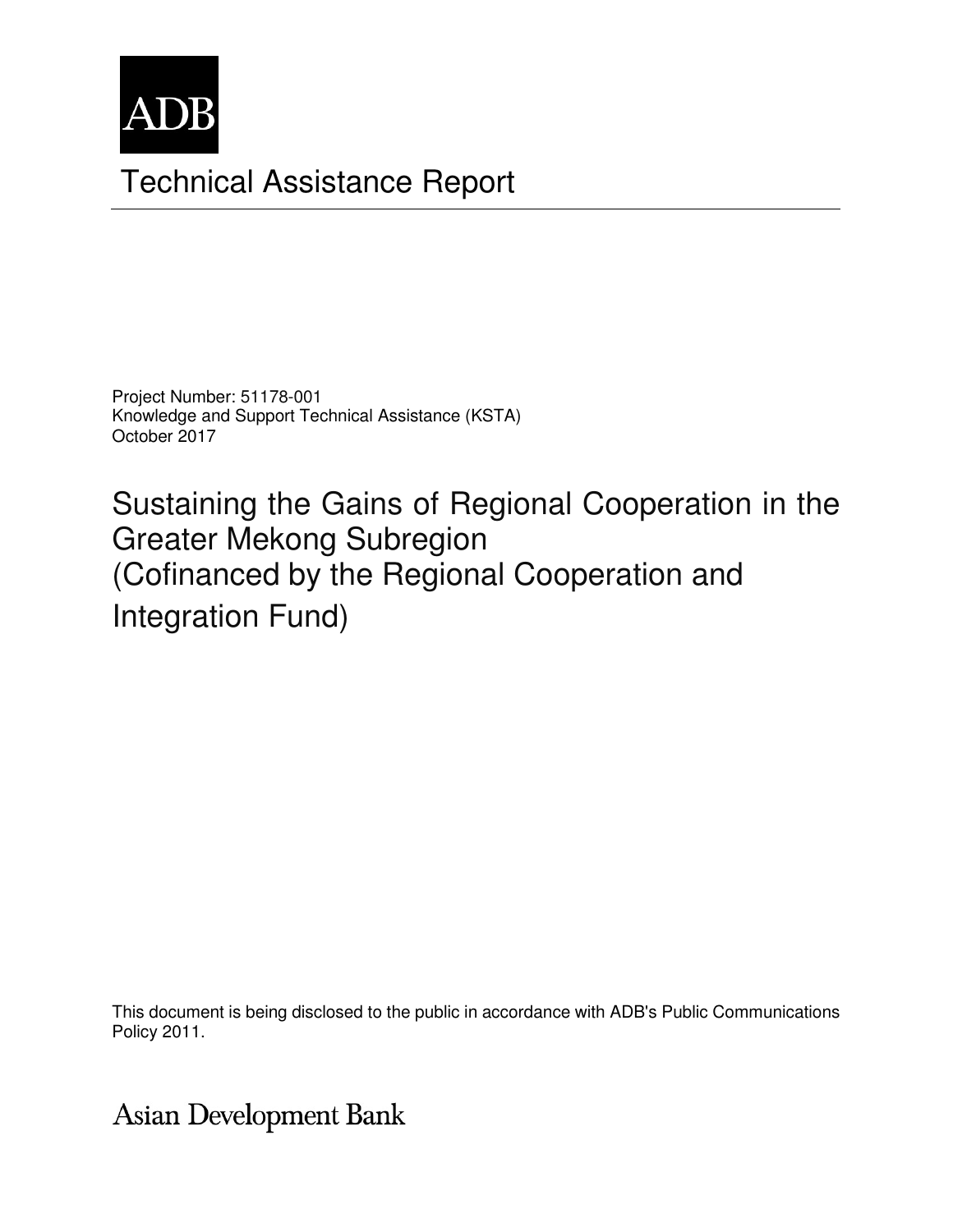#### **ABBREVIATIONS**

| ADB.        | Asian Development Bank          |
|-------------|---------------------------------|
| <b>GMS</b>  | <b>Greater Mekong Subregion</b> |
| <b>RIF</b>  | Regional Investment Framework   |
| <b>SERD</b> | Southeast Asia Department       |
| <b>WGF</b>  | working group and forum         |
| TA          | technical assistance            |

#### **NOTE**

In this report, "\$" refers to United States dollars.

| <b>Vice-President</b><br><b>Director General</b><br><b>Director</b> | Stephen P. Groff, Operations 2<br>Ramesh Subramaniam, Southeast Asia Department (SERD)<br>Alfredo Perdiguero, Regional Cooperation and Operations Coordination<br>Division, SERD     |
|---------------------------------------------------------------------|--------------------------------------------------------------------------------------------------------------------------------------------------------------------------------------|
| <b>Team leader</b><br><b>Team members</b>                           | Cuong Minh Nguyen, Principal Regional Cooperation Specialist, SERD<br>Maria Josephine Duque-Comia, Senior Programs Officer, SERD<br>Cira T. Rudas, Senior Operations Assistant, SERD |

In preparing any country program or strategy, financing any project, or by making any designation of or reference to a territory or geographic area in this document, the Asian Development Bank does not intend to make any judgments as to the legal or other status of any territory or area.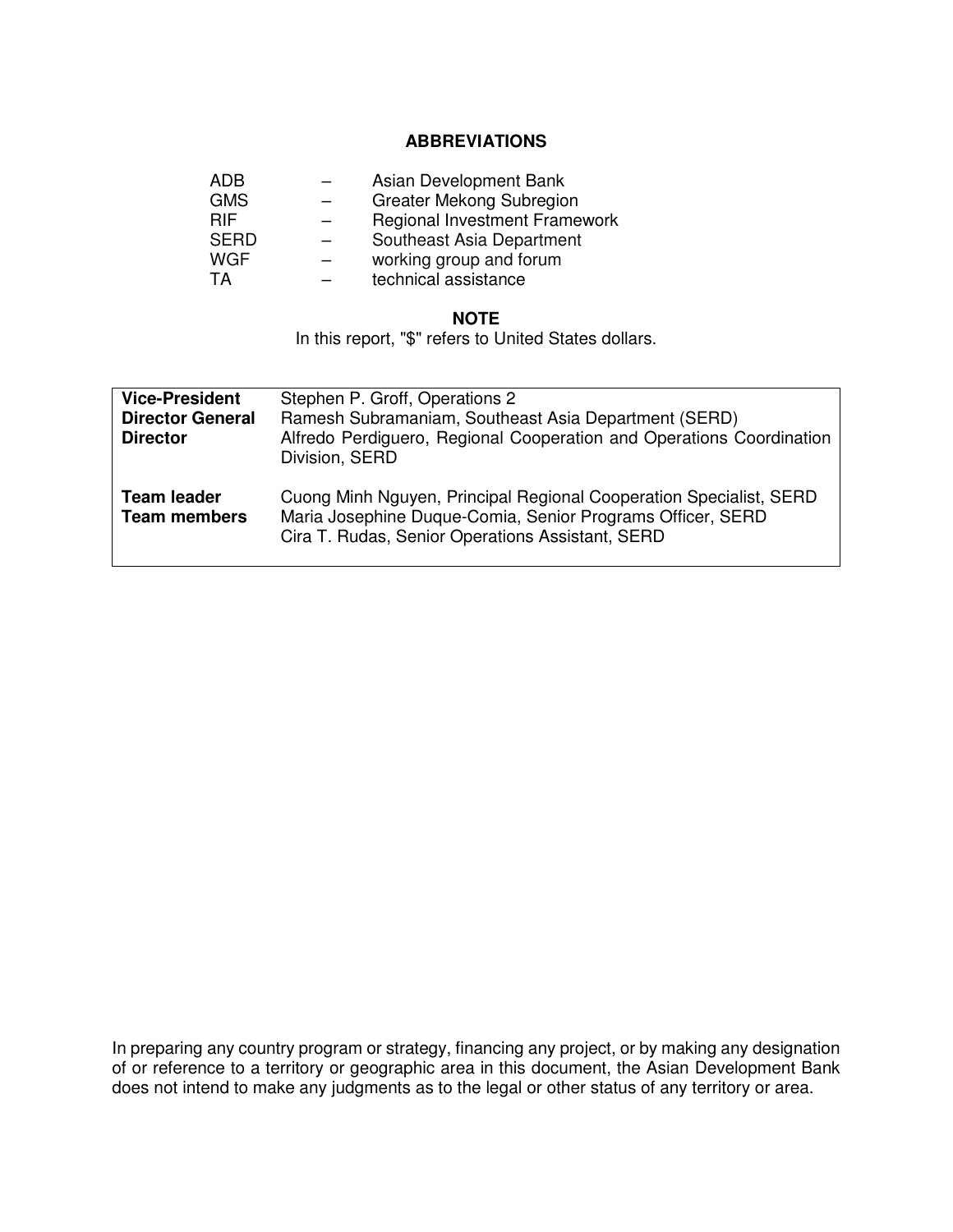# **CONTENTS**

|                   |                          |                                                        | Page |
|-------------------|--------------------------|--------------------------------------------------------|------|
|                   |                          | KNOWLEDGE AND SUPPORT TECHNICAL ASSISTANCE AT A GLANCE |      |
| I.                |                          | <b>INTRODUCTION</b>                                    |      |
| Ш.                | <b>ISSUES</b>            |                                                        |      |
| III.              | THE TECHNICAL ASSISTANCE |                                                        | 2    |
|                   | А.                       | Impact and Outcome                                     | 2    |
|                   | В.                       | Outputs, Methods, and Activities                       | 3    |
|                   | C.                       | Cost and Financing                                     | 3    |
|                   | D.                       | <b>Implementation Arrangements</b>                     | 4    |
| IV.               |                          | THE PRESIDENT'S DECISION                               | 5    |
| <b>APPENDIXES</b> |                          |                                                        |      |
| 1.                |                          | Design and Monitoring Framework                        | 6    |
| 2.                |                          | Cost Estimates and Financing Plan                      | 9    |
| 3.                |                          | <b>List of Linked Documents</b>                        | 10   |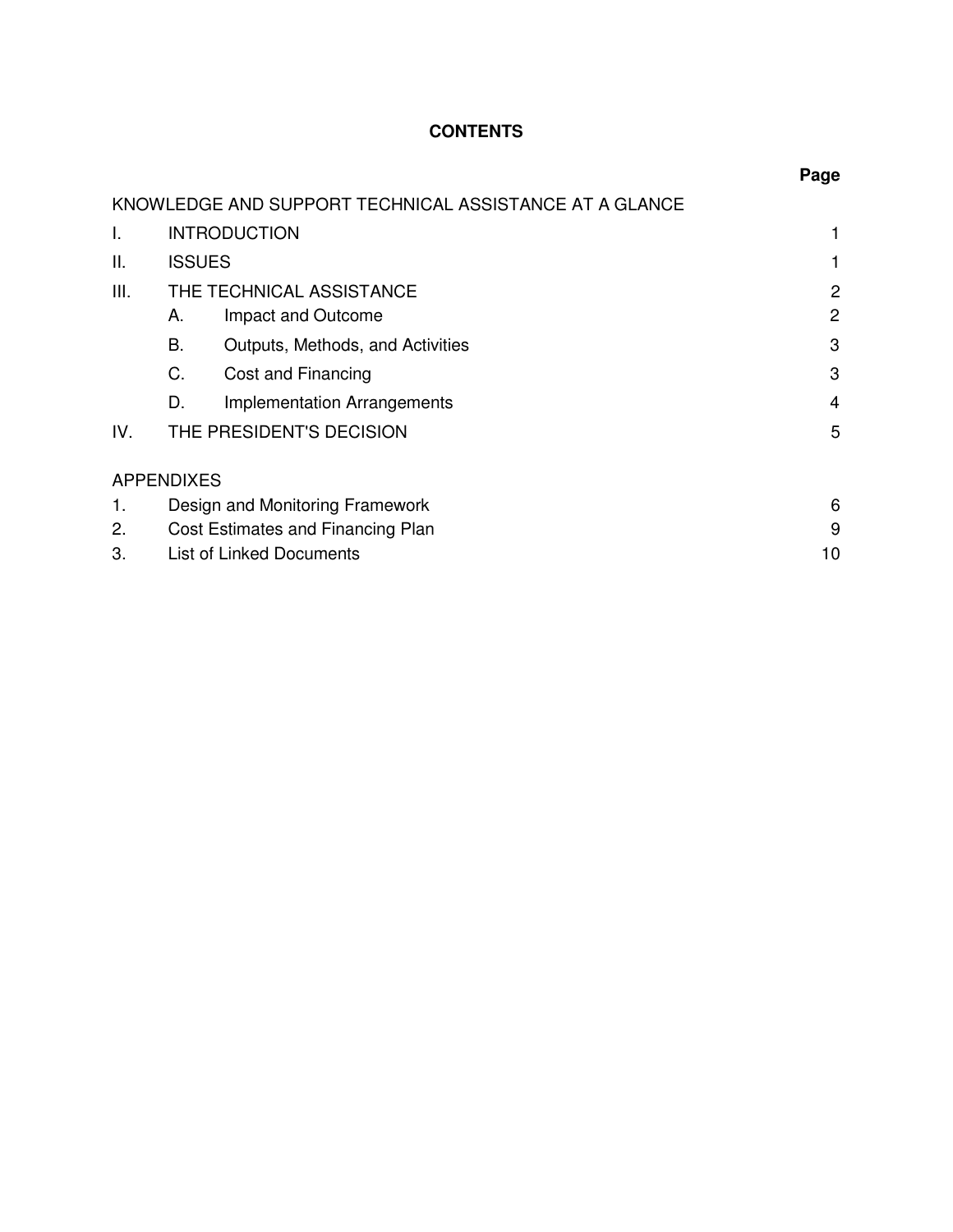## **KNOWLEDGE AND SUPPORT TECHNICAL ASSISTANCE AT A GLANCE**

|    | 1. Basic Data                                                            |                                                                                                                                                                                    |                                   |                                        | Project Number: 51178-001         |
|----|--------------------------------------------------------------------------|------------------------------------------------------------------------------------------------------------------------------------------------------------------------------------|-----------------------------------|----------------------------------------|-----------------------------------|
|    | <b>Project Name</b>                                                      | Sustaining the Gains of Regional                                                                                                                                                   | <b>Department</b>                 | SERD/SERC                              |                                   |
|    |                                                                          | Cooperation in the Greater Mekong<br>Subregion                                                                                                                                     | /Division                         |                                        |                                   |
|    | Country                                                                  | REG, CAM, PRC, LAO, MYA, THA,<br>VIE                                                                                                                                               | <b>Executing</b><br><b>Agency</b> | Asian Development Bank                 |                                   |
|    |                                                                          |                                                                                                                                                                                    |                                   |                                        |                                   |
|    | 2. Sector                                                                | Subsector(s)                                                                                                                                                                       |                                   |                                        | <b>ADB Financing (\$ million)</b> |
|    | $\sqrt{\phantom{a}}$ Public sector                                       | Public administration                                                                                                                                                              |                                   |                                        | 0.62                              |
|    | management<br>Agriculture, natural<br>resources and rural<br>development | Agricultural policy, institutional and capacity development                                                                                                                        |                                   |                                        | 0.10                              |
|    | Education                                                                | Technical and vocational education and training                                                                                                                                    |                                   |                                        | 0.10                              |
|    | Energy                                                                   | Electricity transmission and distribution                                                                                                                                          |                                   |                                        | 0.10                              |
|    | Health                                                                   | Disease control of communicable disease                                                                                                                                            |                                   |                                        | 0.10                              |
|    | Industry and trade                                                       | Industry and trade sector development                                                                                                                                              |                                   |                                        | 0.22                              |
|    |                                                                          | Trade and services                                                                                                                                                                 |                                   |                                        | 0.20                              |
|    | Transport                                                                | Transport policies and institutional development                                                                                                                                   |                                   |                                        | 0.32                              |
|    | Water and other urban<br>infrastructure and<br>services                  | Urban policy, institutional and capacity development                                                                                                                               |                                   |                                        | 0.24                              |
|    |                                                                          |                                                                                                                                                                                    |                                   | <b>Total</b>                           | 2.00                              |
|    | 3. Strategic Agenda                                                      | <b>Subcomponents</b>                                                                                                                                                               |                                   | <b>Climate Change Information</b>      |                                   |
|    | Inclusive economic                                                       | Pillar 2: Access to economic                                                                                                                                                       |                                   | Climate Change impact on the           | Low                               |
|    | growth (IEG)                                                             | opportunities, including jobs, made<br>more inclusive                                                                                                                              | Project                           |                                        |                                   |
|    | Regional integration                                                     | Pillar 1: Cross-border infrastructure                                                                                                                                              |                                   |                                        |                                   |
|    | (RCI)                                                                    | Pillar 2: Trade and investment<br>Pillar 4: Other regional public goods                                                                                                            |                                   |                                        |                                   |
| 4. | <b>Drivers of Change</b>                                                 | <b>Components</b>                                                                                                                                                                  |                                   | <b>Gender Equity and Mainstreaming</b> |                                   |
|    | Knowledge solutions<br>(KNS)<br>Partnerships (PAR)                       | Application and use of new<br>knowledge solutions in key<br>operational areas<br>Knowledge sharing activities<br>Implementation<br><b>Private Sector</b><br>Regional organizations |                                   | Some gender elements (SGE)             | ,                                 |
|    | 5. Poverty and SDG Targeting                                             |                                                                                                                                                                                    | <b>Location Impact</b>            |                                        |                                   |
|    | Geographic Targeting                                                     | Yes                                                                                                                                                                                | Regional                          |                                        | High                              |
|    | <b>Household Targeting</b>                                               | No                                                                                                                                                                                 |                                   |                                        |                                   |
|    | <b>SDG Targeting</b>                                                     | Yes                                                                                                                                                                                |                                   |                                        |                                   |
|    | <b>SDG Goals</b>                                                         | SDG <sub>10</sub>                                                                                                                                                                  |                                   |                                        |                                   |
|    | 6. Risk Categorization                                                   | Low                                                                                                                                                                                |                                   |                                        |                                   |
|    |                                                                          | 7. Safeguard Categorization Safeguard Policy Statement does not apply                                                                                                              |                                   |                                        |                                   |
|    | 8. Financing                                                             |                                                                                                                                                                                    |                                   |                                        |                                   |
|    | <b>Modality and Sources</b>                                              |                                                                                                                                                                                    |                                   | Amount (\$ million)                    |                                   |
|    | <b>ADB</b>                                                               |                                                                                                                                                                                    |                                   |                                        | 2.00                              |
|    | Integration Fund                                                         | Knowledge and Support technical assistance: Regional Cooperation and                                                                                                               |                                   |                                        | 0.50                              |
|    | Knowledge and Support technical assistance: Technical Assistance         |                                                                                                                                                                                    |                                   |                                        | 1.50                              |
|    | Special Fund                                                             |                                                                                                                                                                                    |                                   |                                        |                                   |
|    | Cofinancing                                                              |                                                                                                                                                                                    |                                   |                                        | 0.00                              |
|    | None                                                                     |                                                                                                                                                                                    |                                   |                                        | 0.00                              |
|    | Counterpart                                                              |                                                                                                                                                                                    |                                   |                                        | 0.00                              |
|    | None                                                                     |                                                                                                                                                                                    |                                   |                                        | 0.00                              |
|    | <b>Total</b>                                                             |                                                                                                                                                                                    |                                   |                                        | 2.00                              |
|    | 9. Effective Development Cooperation                                     |                                                                                                                                                                                    |                                   |                                        |                                   |
|    | Use of country procurement systems                                       | No                                                                                                                                                                                 |                                   |                                        |                                   |
|    |                                                                          | Use of country public financial management systems<br>No                                                                                                                           |                                   |                                        |                                   |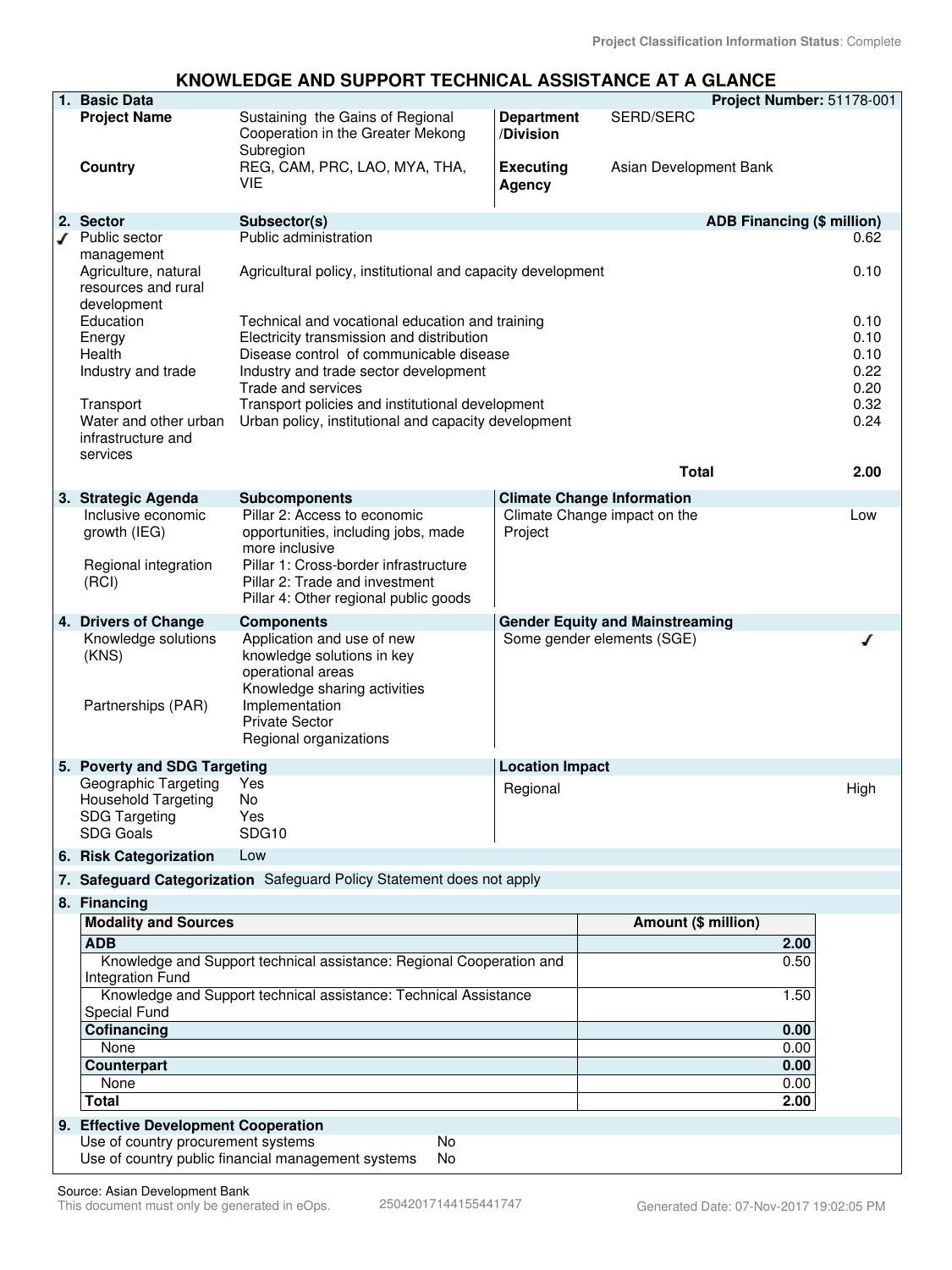## **I. INTRODUCTION**

1. The knowledge and support technical assistance (TA) will support countries in the Greater Mekong Subregion (GMS) in transforming the GMS Program into a more effective regional cooperation platform that adds value to member countries' national development strategies and benefits the local populations of member countries.<sup>1</sup> The TA is aligned with the GMS Economic Cooperation Program Strategic Framework, 2012–2022; and ADB's Operational Plan for Regional Cooperation and Integration, 2016–2020.<sup>2</sup> GMS countries strongly support the proposed outputs and activities.

#### **II. ISSUES**

2. Since 1992, ADB has provided financial support for high-priority subregional projects of the GMS Program in a wide range of sectors.<sup>3</sup> The ADB-supported projects have delivered concrete outputs. From 1992 to 2016, about 3,000 kilometers of power transmission and distribution lines were constructed and more than 10,000 kilometers of expressways and national roads of GMS corridors were built.<sup>4</sup> The GMS Program will celebrate its 25th year Anniversary in 2017 at a time when Asia is going through sweeping transformations that have altered its economic landscape in fundamental ways.

3. The GMS, however, still faces challenges. There are missing infrastructure links in GMS economic corridors, especially in Myanmar. The feeder road network connecting the production and trade hubs among GMS countries is not yet fully developed. Transport and trade facilitation measures have not been fully implemented, including the implementation of the GMS Cross-Border Transport Facilitation Agreement. Inequality within economies and across countries are growing. Climate change and the spread of contagious diseases present numerous obstacles to inclusive growth and sustainable development. Interregional linkages between the GMS and other subregions are weak. Within this context, GMS countries have requested ADB to continue to support the GMS Program.

4. The GMS strategic framework midterm review reaffirmed the strong ownership and commitment of the member countries in the GMS Program<sup>5</sup>. It identified the following challenges that need to be addressed to improve the effectiveness of the program: (i) weak coordination and

 $\overline{a}$ 1 The TA first appeared in the business opportunities section of ADB's website on 12 September 2017. The GMS is made up of Cambodia, the People's Republic of China (specifically Yunnan Province and Guangxi Zhuang Autonomous Region), the Lao People's Democratic Republic, Myanmar, Thailand, and Viet Nam.

 $^2$  The GMS secretariat presented the TA concept paper at the GMS Senior Officials' meeting on 7 July 2017 in Bangkok. GMS senior officials are represented by GMS national coordinators. The mandate of GMS Senior Officials' meetings is to provide guidance on GMS cooperation and support the GMS ministers and leaders in approving important policies for cooperation. ADB. 2011. *The Greater Mekong Subregion Economic Cooperation Program Strategic Framework, 2012–2022.* Manila; ADB. ADB. 2016. *Operational Plan for Regional Cooperation and Integration, 2016– 2020: Promoting Connectivity, Competitiveness, Regional Public Goods, and Collective Action for Asia and the Pacific*. Manila.

<sup>3</sup> As of the end of 2016, ADB had extended loans totaling \$7.3 billion for 84 investment projects, with a total project cost of about \$19.1 billion. The GMS governments provided \$4.9 billion and the development partners provided \$6.9 billion.

<sup>4</sup> The achievements of the previous TA project that supported the GMS Program are included in the "Achievements of TA 7561-REG: Strengthening the Coordination of the GMS Program (2010-2017)" accessible from the list of linked documents in Appendix 3.

<sup>5</sup> ADB. Forthcoming. *Ha Noi Action Plan 2018-2022*. Manila.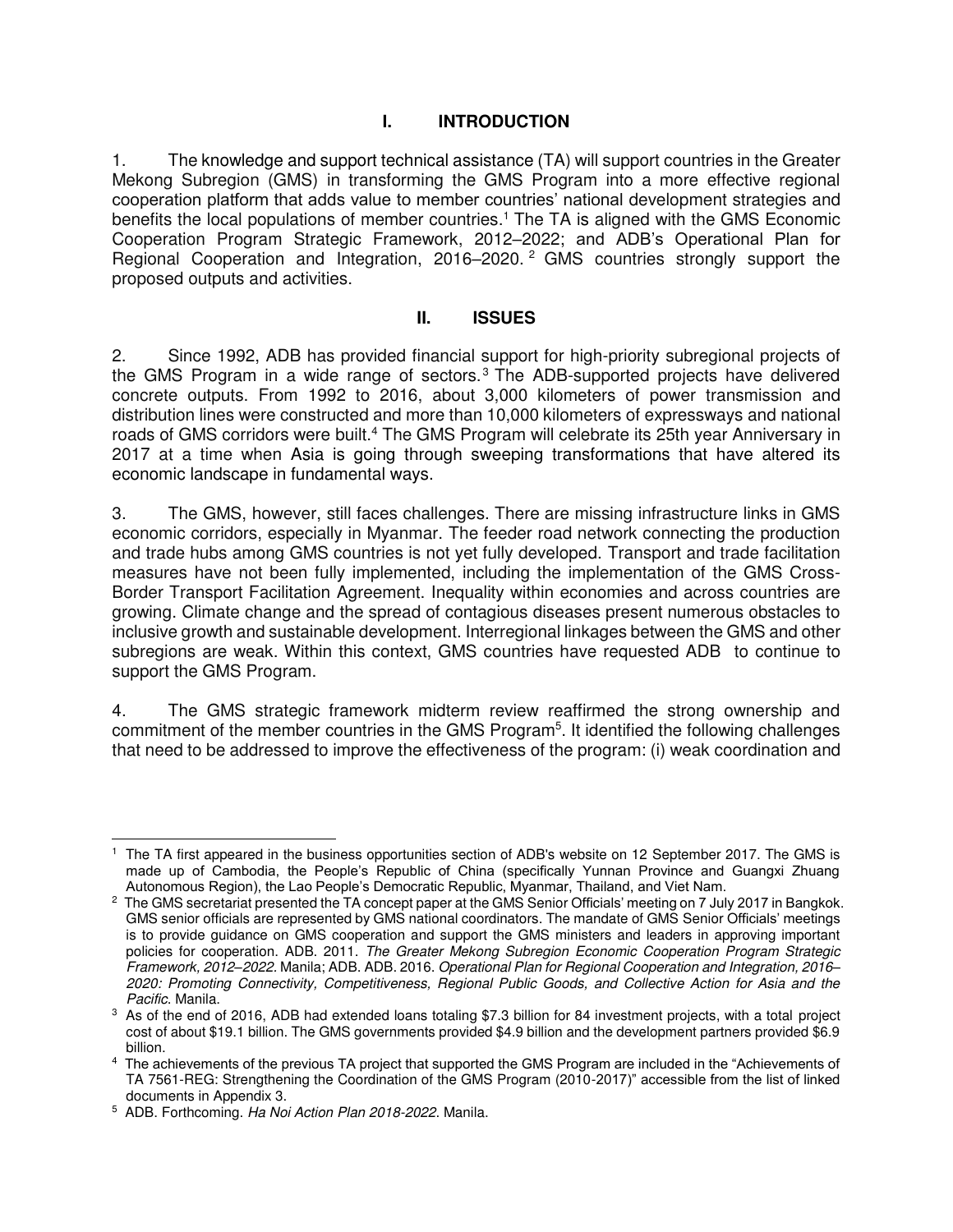decision-making mechanisms; (ii) inadequate mechanisms for project identification, resource mobilization, and results monitoring; and (iii) weak knowledge-based strategic planning.<sup>6</sup>

5. **Weak coordination and decision-making mechanisms.** High staff turnover in GMS national secretariats has resulted in low institutional memory and inexperience of staff. At the subregional level, the performance of working groups and forums (WGFs) varies. More importantly, not all GMS WGFs have well-defined work plans and terms of reference.<sup>7</sup> The GMS Summit and the GMS Ministerial Conference are still ceremonial rather than strategic. GMS ministers, development partners, and the private sector need to have more productive and dynamic interactions.

6. **Inadequate mechanisms for project identification, resource mobilization, and results monitoring.** The GMS Regional Investment Framework (RIF) 2013-2022 is a commendable effort by the GMS countries to develop a viable regional project pipeline.<sup>8</sup> The RIF operationalizes the strategic priorities of the GMS Program under the GMS Strategic Framework, 2012–2022. However, the RIF does not fully reflect the GMS countries' actual demand for project support. The subregional programming set forth in the RIF is not well aligned with individual countries' programming. Despite a long list of projects, there is a lack of bankable projects in the RIF.

7. The GMS Program has also been challenged by its inability to mobilize resources commensurate with rising demand. The lack of bankable projects and weak marketing of the project pipeline have limited the interest of development partners and the private sector in investing in the program. The program's monitoring and evaluation mechanism does not track the implementation progress, outcomes, and outputs of the GMS initiatives and projects.

8. **Weak knowledge-based strategic planning.** Strategic planning plays a critical role in the GMS Program given the increasingly complex issues that the program must deal with. Effective strategic planning depends on the quality of the analytical work, which should support (i) the decision-making processes, (ii) the formulation of sector strategies, and (iii) the identification of potential subregional projects.

## **III. THE TECHNICAL ASSISTANCE**

## **A. Impact and Outcome**

9. The TA is aligned with the following impact: regional cooperation and integration in the GMS sustained. The TA will have the following outcome: implementation of the GMS Program is more effective.

 $\overline{a}$ <sup>6</sup> A midterm review of the GMS Strategic Framework 2012-2022 was recently completed. The findings and recommendations of the midterm review have served as basis of the action program for the remaining five years of implementation of the GMS Strategic Framework (dubbed as the "Ha Noi Action Plan 2018-2022"). The framework and forward directions of the action program were endorsed at the 22<sup>nd</sup> GMS Ministerial Conference last 20 September 2017. The Ha Noi Action Plan will be finalized for adoption at the 6<sup>th</sup> GMS Summit in March 2018.

<sup>7</sup> Ideally, the WGFs should exercise four main functions: (i) knowledge platform for information sharing; (ii) regional policy exchange and dialogue, and occasionally formulation of regional agreements; (iii) project identification and programming, which is critical to the alignment of the GMS Regional Investment Framework (RIF) with national priorities, and with ADB's country partnership strategies and country operations business plans; and (iv) monitoring of project implementation and agreed regional policies. Almost all WGFs focus only on (i), and have not effectively exercised the other functions.

<sup>8</sup> ADB. 2013. Overview of the GMS Regional Investment Framework (2013–2022). https://www.adb.org/sites/default/files/publication/42581/overview-gms-regional-investment-framework-2013-2022.pdf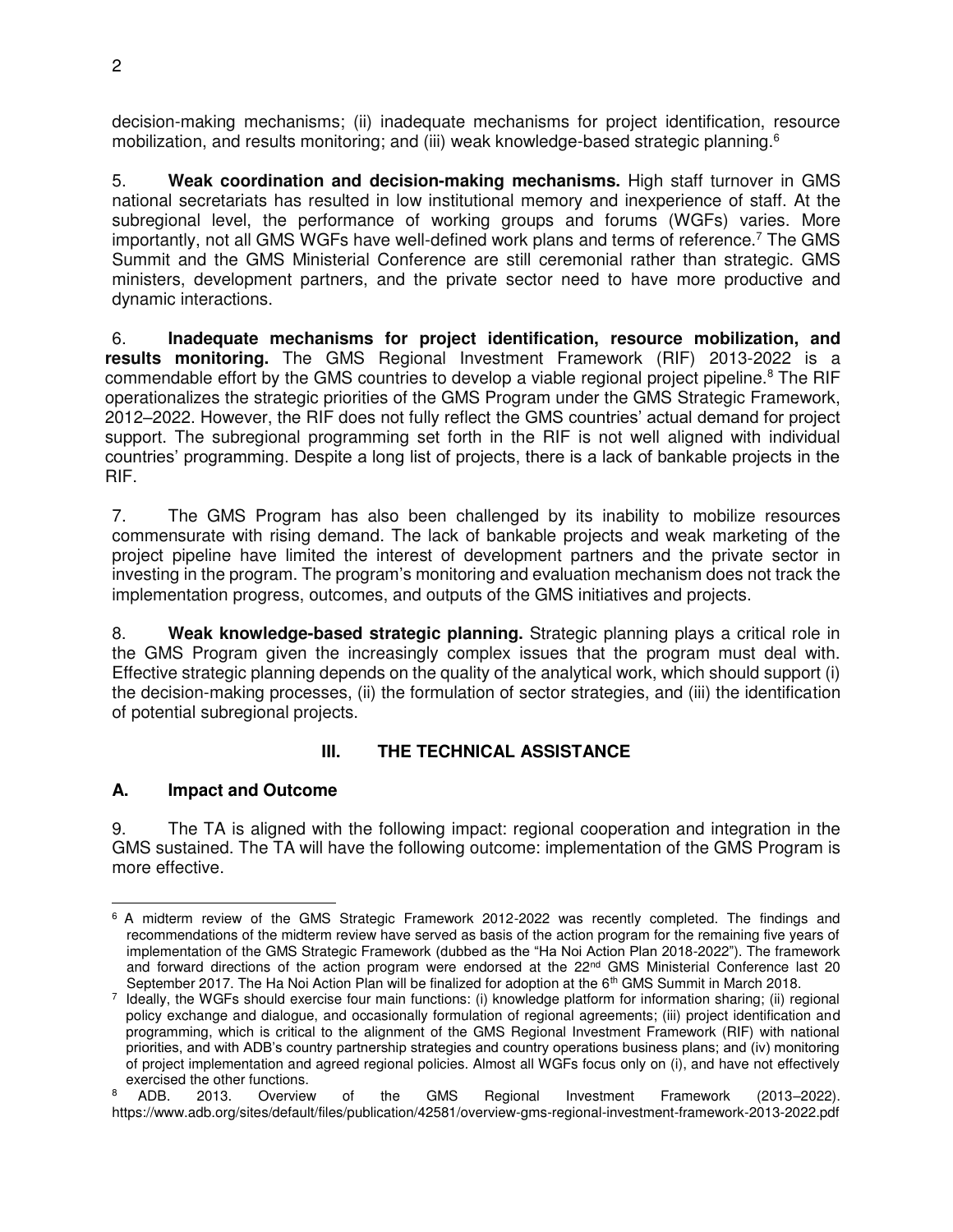#### **B. Outputs, Methods, and Activities**

10. **Output 1: Coordination and decision-making mechanisms strengthened.** First, for GMS national secretariats, the TA will enhance the capacity of staff through (i) participation in short-term training courses, or specific task-based assignments; and (ii) provision of national consultants. Second, for WGFs, the TA will focus on (i) revising or preparing the work plans of some sector working groups;<sup>9</sup> and (ii) supporting the organization of some WGFs' meetings.<sup>10</sup> Third, the TA will continue to support the organization of the GMS Summit, the Economic Corridors Forum, and the GMS Ministerial Conference.

11. **Output 2: Project identification, resource mobilization, and results monitoring mechanisms improved.** The TA will support the updating of the RIF. The RIF will provide initial information to support project identification at the country level. Spatial planning will help prioritize projects to be included in the RIF. The GMS central and national secretariats, and sector WGFs will regularly review and update the revised RIF to maintain its relevance and responsiveness as a planning tool for project identification, and in the alignment of regional and national programming. The TA will also support enhancements to (i) the GMS project database to allow the monitoring of both project progress and results, and (ii) the GMS website to support project monitoring and sharing of information. The GMS central and national secretariats will continue to support the organization of the governors' forums, development partners' meetings, and the regional investment forum to promote project identification and resource mobilization.<sup>11</sup>

12. Output 3: Knowledge-based strategic planning enhanced.<sup>12</sup> The TA will support the preparation of (i) sector and/or country and regional assessments to inform the preparation of sector strategies, country partnership strategies, and country operations business plans; (ii) promotional materials to disseminate GMS achievements;<sup>13</sup> (iii) GMS statistical handbooks; (iv) corridor performance assessments; (v) thematic seminars that will contribute to more substantive discussions at the GMS Summit and Ministerial Conference; and (vi) studies that support the Governors' Forum.

## **C. Cost and Financing**

13. The TA is estimated to cost \$2.0 million, of which \$1.5 million will be financed on a grant basis by ADB's Technical Assistance Special Fund (TASF-6) and \$500,000 will be financed on a grant basis by the Regional Cooperation and Integration Fund.<sup>14</sup> The key expenditure items are listed in Appendix 2.

 $\overline{a}$ <sup>9</sup> The GMS Strategic Framework, 2012–2022 identifies the following priority sectors: agriculture, energy, environment (natural resource management, flood, and drought control), human resource development, health, information and communication technology, urban development, tourism, and transport and trade facilitation.

<sup>&</sup>lt;sup>10</sup> The Transport and Communications Division, Urban Development and Water Division, and other sector divisions of SERD will be responsible for overseeing the work of consultants who will be hired to (i) prepare their sector work plans, and (ii) take the lead in organizing the working group meetings.

<sup>&</sup>lt;sup>11</sup> Development partners' meetings also aim to facilitate greater synergy in the GMS Program with other regional initiatives such as the Association of Southeast Asian Nations; One Belt, One Road Initiative; and Lancang-Mekong River Initiative.

<sup>&</sup>lt;sup>12</sup> The Regional Cooperation and Operations Coordination Division will follow the staff instructions on TA to review and input the planned knowledge products of the TA in K-Nexus.

<sup>&</sup>lt;sup>13</sup> SERD will collaborate with knowledge departments such as the Economic Research and Regional Cooperation Department, Sustainable Development and Climate Change Department-Knowledge Sharing and Services Center, and the ADB Institute in preparing knowledge products, which can be disseminated for greater visibility through various channels, including the GMS website and the Development Asia website.

<sup>14</sup> Established by ADB. Financing partner: the Government of Japan.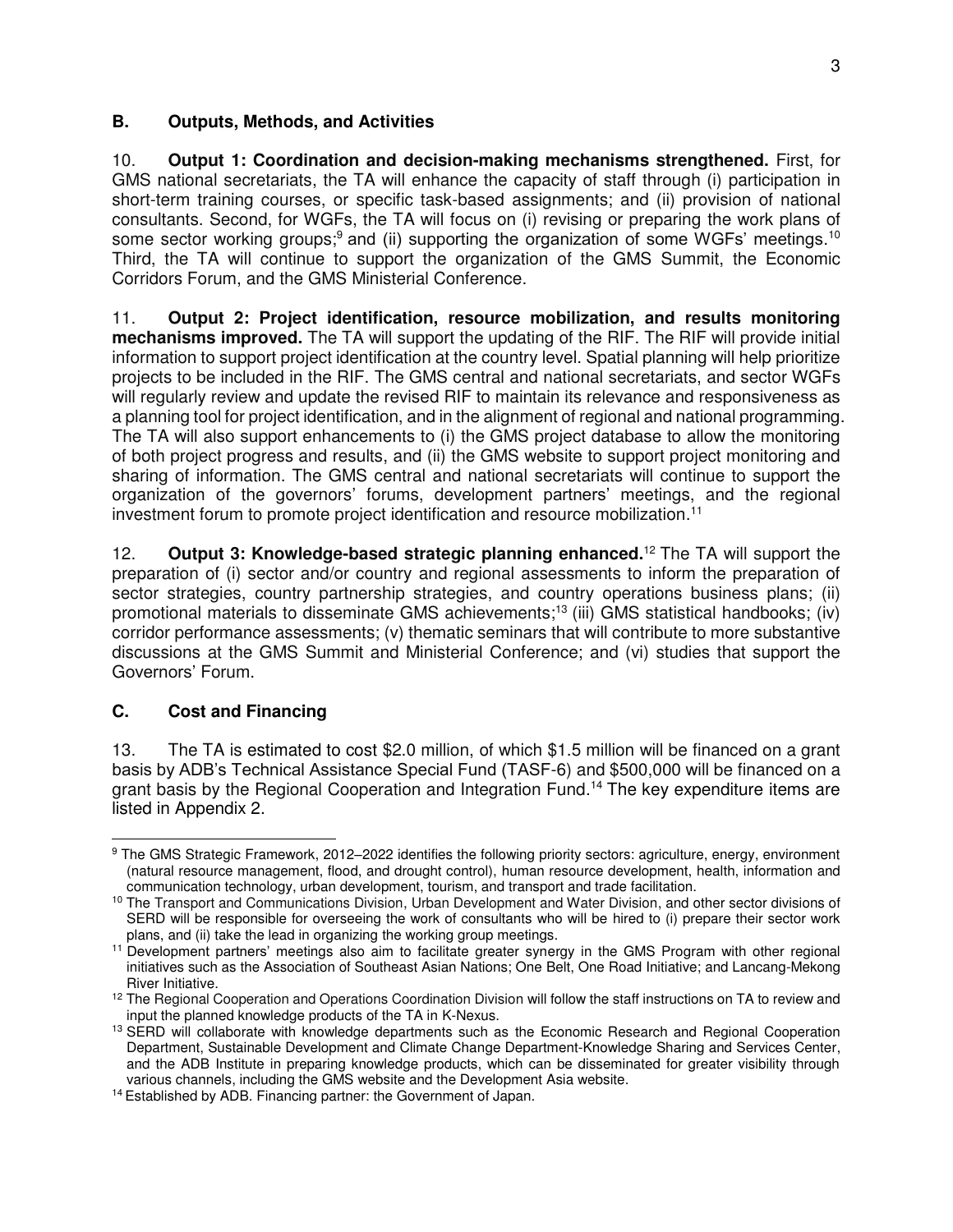## **D. Implementation Arrangements**

14. ADB will administer the TA. The Regional Cooperation and Operations Coordination Division of the Southeast Asia Department (SERD) will implement the TA in consultation with SERD resident missions and sector divisions as well as the East Asia Department. It will select, supervise, and evaluate consultants. The project team will monitor TA implementation in coordination with respective GMS national secretariats in member countries.

15. The TA will be implemented from October 2017 to December 2019. A total of 223 personmonths of consulting services will be required. Given the wide range of skills and sector expertise required by the TA (e.g., economics, statistics, agriculture, natural resource management, energy, urban development, trade, transport, web design, and programming) coupled with the importance of experts' familiarity with the GMS Program and GMS thrusts, the required expertise is unlikely to be available in a single firm. A core group of individual consultants specializing in regional cooperation, economic development, and coordination will provide advisory, technical, and administrative support services to assist in the overall management of the GMS Program. Another group of consultants will be tasked with improving and maintaining the GMS website, project database, and statistics database. Individual consultants will also be engaged to write various knowledge products or act as resource persons for some of the high-level meetings.

16. In organizing meetings and workshops, ADB will procure goods and services (such as rental of equipment and meeting rooms) using the shopping method. ADB will engage individual consultants and will procure all TA-financed goods in accordance with the ADB Procurement Policy and Procurement Regulations for ADB Borrowers (2017) and the associated project administration instructions and TA staff instructions. Disbursements under the TA will be in accordance with ADB's *Technical Assistance Disbursement Handbook* (2010, as amended from time to time).

17. The expected outputs and outcome evaluation will be disseminated (i) internally through ADB's in-house publications, activities of the Regional Cooperation and Integration Thematic Group, and internal retreats and workshops; and (ii) externally via the ADB website, presentations in various forums, external publications, and feature articles in publications.

18. ADB, as the central secretariat of the GMS Program, will maintain the GMS website. Turning over the website to a single GMS government is not being considered given that none of the GMS governments can take over the management of the website due to limited capacity. ADB's guidelines on social media and the branding tool kit will be followed in developing and managing the website. The website will also be registered in the fixed asset registry in consultation with ADB's Office of Administrative Services.

19. The TA will have various knowledge products. The publications will be disseminated through the GMS website and via ADB workshops and brown bag meetings, and printed for and distributed to stakeholders, when necessary. A limited number of copies of the knowledge products will be printed to (i) facilitate their delivery to target stakeholders such as GMS government officials, development partners, and the private sector; and (ii) promote the GMS Program and ADB's support to the program during high-profile events.<sup>15</sup>

 $\overline{a}$ <sup>15</sup> About 150 copies of each report are expected to be printed for the GMS Economic Corridors Forum, Ministerial Conference, and Summit. The average cost of printing and shipping each report is about \$2,000.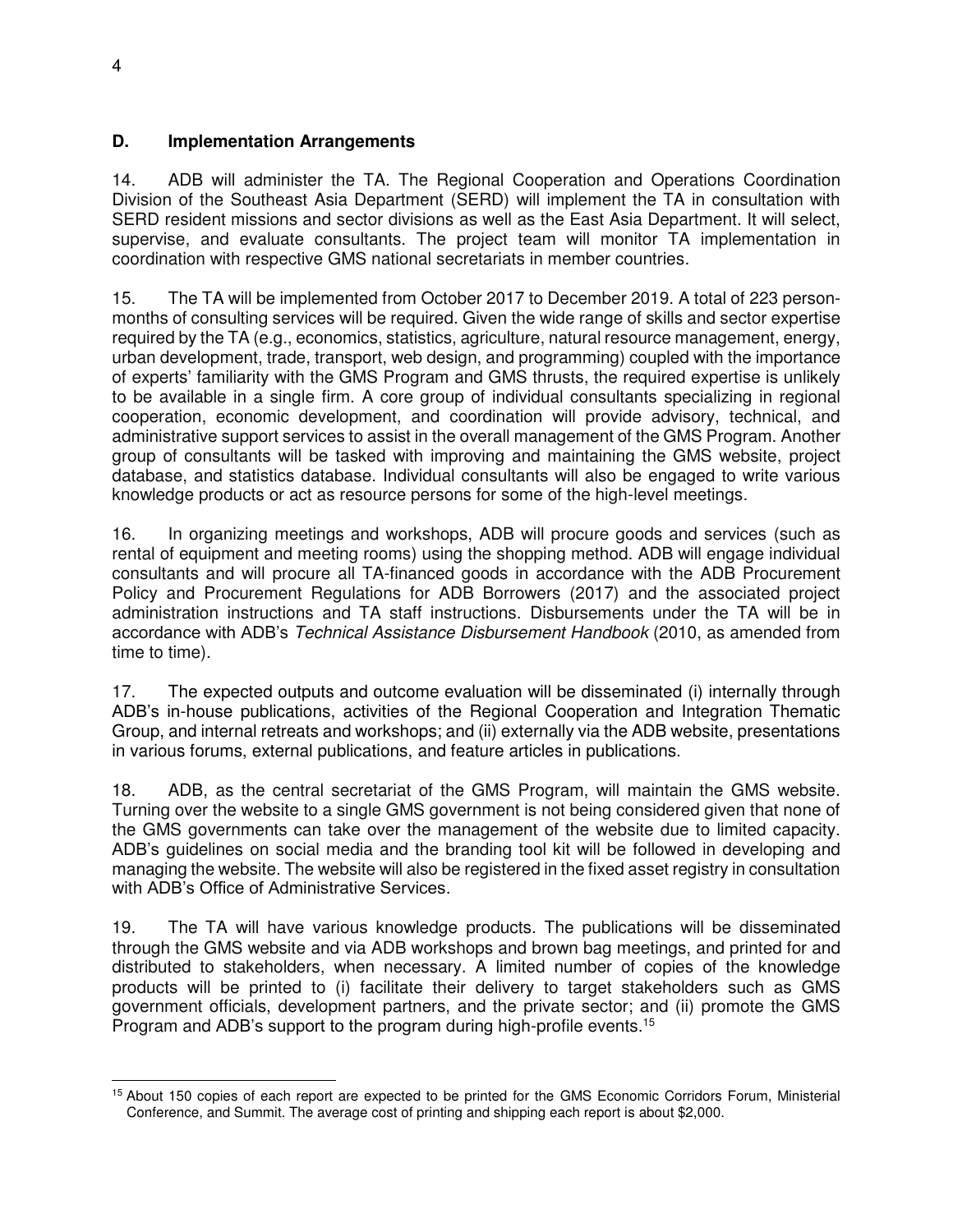| <b>Aspects</b>        | <b>Arrangements</b>                                                                            |                   |                      |
|-----------------------|------------------------------------------------------------------------------------------------|-------------------|----------------------|
| Indicative            | October 2017–December 2019                                                                     |                   |                      |
| implementation period |                                                                                                |                   |                      |
| Executing agency      | ADB                                                                                            |                   |                      |
| Implementing agencies | SERC will play the principal role in administering and supervising the knowledge and           |                   |                      |
|                       | support TA <sup>a</sup>                                                                        |                   |                      |
| Consultants           | To be selected and engaged by ADB                                                              |                   |                      |
|                       | Individual selection <sup>b</sup>                                                              | 223 person-months | $$1,144,000^{\circ}$ |
| Procurement           | Procurement will be undertaken by ADB and will be conducted in accordance with                 |                   |                      |
|                       | ADB Procurement Policy and Procurement Regulations for ADB Borrowers (2017)                    |                   |                      |
|                       | Shopping method                                                                                | 14 contracts      | \$271,000            |
| Printed external      | Limited copies of important knowledge products will be printed for dissemination during        |                   |                      |
| publications          | the GMS Summit, Ministerial Conference, and Economic Corridors Forum to promote                |                   |                      |
|                       | the program during these high-profile events.                                                  |                   |                      |
| Social media and      | ADB as the central secretariat of the GMS Program will develop and maintain the GMS            |                   |                      |
| websites              | website.                                                                                       |                   |                      |
| Disbursement          | The TA resources will be disbursed following ADB's Technical Assistance Disbursement           |                   |                      |
|                       | Handbook (2010, as amended from time to time). The RCIF will be utilized on a front-           |                   |                      |
|                       | loaded basis.                                                                                  |                   |                      |
| ADD                   | Agian Dougleoment Papk: EARD East Agia Department: CMC Creater Makeng Subregian: PCIE Peginnal |                   |                      |

ADB = Asian Development Bank; EARD = East Asia Department; GMS = Greater Mekong Subregion; RCIF = Regional Cooperation and Integration Fund; SERC = Regional Cooperation and Operations Coordination Division, SERD; SERD = Southeast Asia Department; SETC = Transport and Communications Division, SERD; SEUW = Urban Development and Water Division, SERD; TA = technical assistance.

a SETC will be responsible for organizing the GMS Subregional Transport Forum while SEUW will organize the GMS Urban Development working group meeting. SETC, SEUW, and other sector divisions of SERD will also supervise consultants who may be engaged under the TA to prepare the work plans of the sector working groups. SERC will coordinate with EARD especially with regard to the participation of EARD staff and officials from the People's Republic of China in GMS meetings. EARD staff will participate in or comment on the production of GMS knowledge products.

 $\overline{b}$  The TA will require 29 individual consultant contracts (8 international and 21 national) and 7 resource person contracts. SERC has adequate staff capacity to manage the proposed individual contracts in this TA.

c Total budget for consultants includes resource persons for workshops and seminars.

Source: ADB.

## **IV. THE PRESIDENT'S DECISION**

20. The President, acting under the authority delegated by the Board, has approved (i) ADB administering a portion of technical assistance not exceeding the equivalent of \$500,000 to be financed on a grant basis by the Regional Cooperation and Integration Fund, and (ii) ADB providing the balance not exceeding the equivalent of \$1,500,000 on a grant basis for Sustaining the Gains of Regional Cooperation in the Greater Mekong Subregion, and hereby reports this action to the Board.

#### **Implementation Arrangements**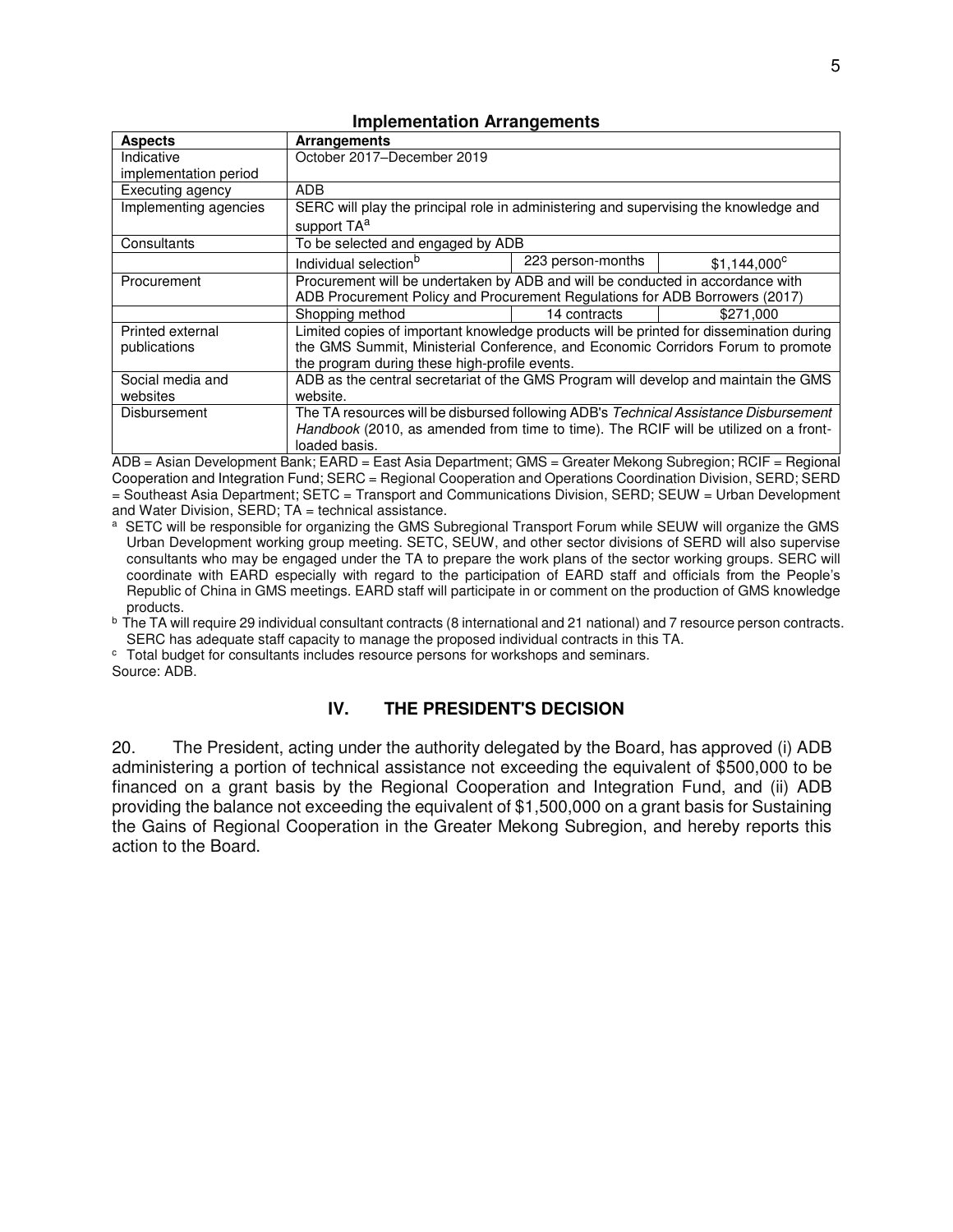## **DESIGN AND MONITORING FRAMEWORK**

| Impacts the project is aligned with:                                     |                                                                                                                                                                                                                                                                                                                                                                                                                                                     |                                                                                                                                                                                     |                                                                                                                                                              |  |
|--------------------------------------------------------------------------|-----------------------------------------------------------------------------------------------------------------------------------------------------------------------------------------------------------------------------------------------------------------------------------------------------------------------------------------------------------------------------------------------------------------------------------------------------|-------------------------------------------------------------------------------------------------------------------------------------------------------------------------------------|--------------------------------------------------------------------------------------------------------------------------------------------------------------|--|
|                                                                          | Regional cooperation and integration in the GMS sustained <sup>a</sup>                                                                                                                                                                                                                                                                                                                                                                              |                                                                                                                                                                                     |                                                                                                                                                              |  |
|                                                                          | <b>Performance Indicators</b>                                                                                                                                                                                                                                                                                                                                                                                                                       | <b>Data Sources and</b><br><b>Reporting</b>                                                                                                                                         |                                                                                                                                                              |  |
| <b>Results Chain</b>                                                     | with Targets and Baselines                                                                                                                                                                                                                                                                                                                                                                                                                          | <b>Mechanisms</b>                                                                                                                                                                   | <b>Risks</b>                                                                                                                                                 |  |
| <b>Outcome</b>                                                           |                                                                                                                                                                                                                                                                                                                                                                                                                                                     |                                                                                                                                                                                     |                                                                                                                                                              |  |
| Implementation of<br>the GMS Program<br>is more effective                | By December 2019:<br>a. Projects in the GMS RIF<br>with approved financing<br>increased to at least 70%<br>b. Projects in the GMS RIF<br>that have commenced<br>implementation increased<br>to 40% (2016 baseline for<br>RIF implementation plan:<br>financing = $62\%$ ,<br>commenced<br>implementation = $30\%)$                                                                                                                                  | GMS project database                                                                                                                                                                | Projects cannot be<br>implemented due to<br>insufficient resources<br>Change in government<br>priorities, with less<br>importance on regional<br>cooperation |  |
| <b>Outputs</b>                                                           | By December 2019:                                                                                                                                                                                                                                                                                                                                                                                                                                   |                                                                                                                                                                                     |                                                                                                                                                              |  |
| 1. Coordination<br>and decision-<br>making<br>mechanisms<br>strengthened | 1a. At least 18 GMS national<br>secretariat staff gained<br>relevant knowledge and<br>skills (2017 baseline: Not<br>applicable) <sup>b</sup><br>1b. At least two work plans<br>for sector working groups<br>prepared (2017 baseline:<br>Only one work plan of<br>HRDWG prepared)<br>1c. At least eight meetings of<br>the working groups held<br>(trade facilitation,<br>transport, transport<br>facilitation, and urban<br>development) (2016-2017 | 1a. Report to GMS<br>SOM, and feedback<br>from the trainees<br>1b. Reports of the<br>working groups<br>1c. Proceedings of<br>WGFs, GMS<br>Summit, and<br>ministerial<br>conferences | Restructuring and high<br>turnover among staff of<br><b>GMS</b> national<br>secretariats                                                                     |  |
|                                                                          | baseline: four meetings of<br>sector working groups<br>organized) <sup>c</sup><br>1d. One GMS Summit, two<br>ministerial conferences,<br>and two ECFs held<br>(2016-2017 baseline: No<br>GMS Summit, two<br>ministerial conferences,<br>and two ECFs)                                                                                                                                                                                               | 1d. Proceedings of<br>WGFs, GMS<br>Summit, and<br>ministerial<br>conferences                                                                                                        |                                                                                                                                                              |  |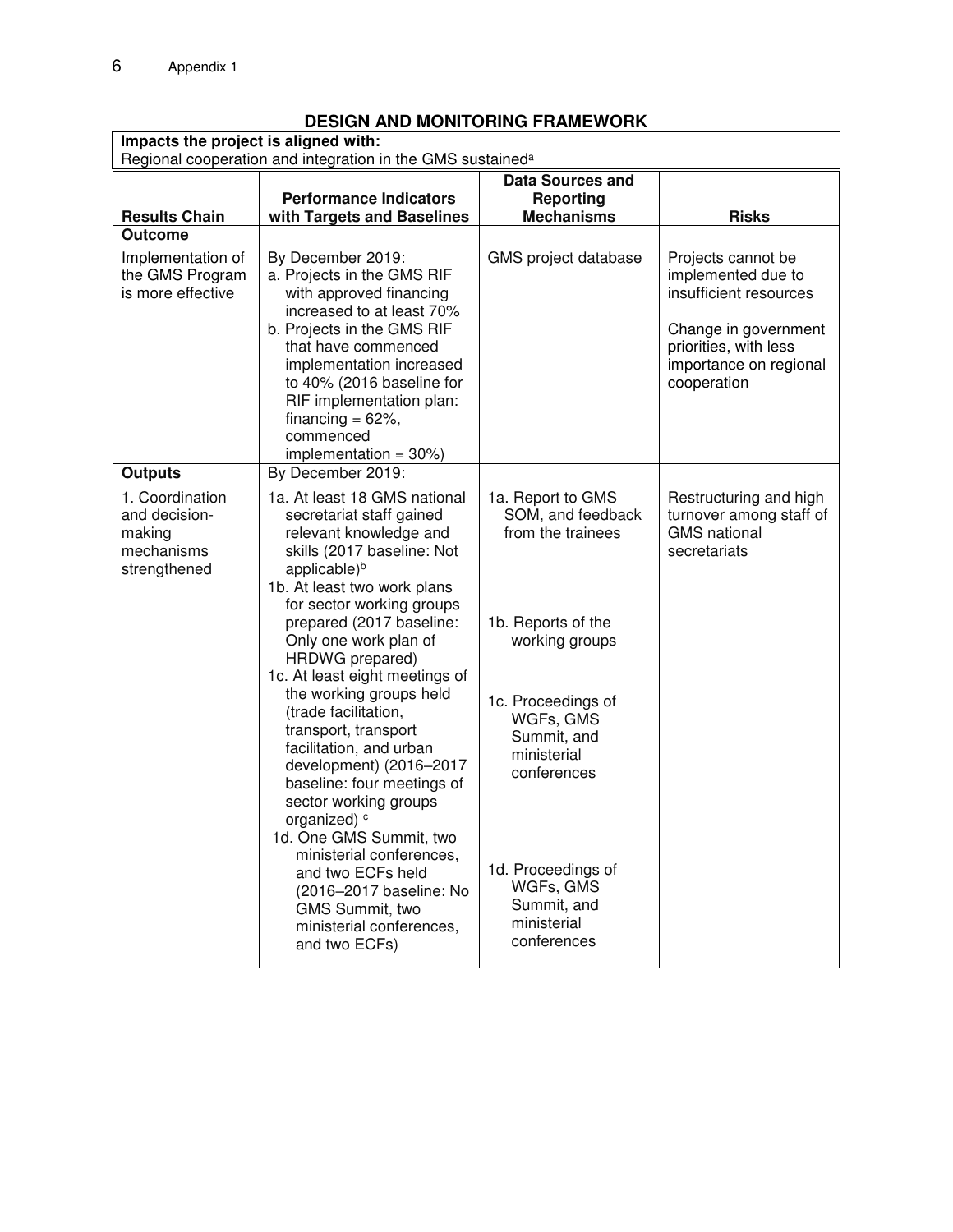|                                                                                                                |                                                                                                                                                                                                                                                                                                                                                                                                                                                                                                                                                                                                                                                                                                                                         | <b>Data Sources and</b>                                                                                                                                                                                                                                                                                                                                                                                                        |                                                                                                                                                                                                                                                                         |
|----------------------------------------------------------------------------------------------------------------|-----------------------------------------------------------------------------------------------------------------------------------------------------------------------------------------------------------------------------------------------------------------------------------------------------------------------------------------------------------------------------------------------------------------------------------------------------------------------------------------------------------------------------------------------------------------------------------------------------------------------------------------------------------------------------------------------------------------------------------------|--------------------------------------------------------------------------------------------------------------------------------------------------------------------------------------------------------------------------------------------------------------------------------------------------------------------------------------------------------------------------------------------------------------------------------|-------------------------------------------------------------------------------------------------------------------------------------------------------------------------------------------------------------------------------------------------------------------------|
|                                                                                                                | <b>Performance Indicators</b>                                                                                                                                                                                                                                                                                                                                                                                                                                                                                                                                                                                                                                                                                                           | Reporting                                                                                                                                                                                                                                                                                                                                                                                                                      |                                                                                                                                                                                                                                                                         |
| <b>Results Chain</b>                                                                                           | with Targets and Baselines<br>By December 2018:                                                                                                                                                                                                                                                                                                                                                                                                                                                                                                                                                                                                                                                                                         | <b>Mechanisms</b>                                                                                                                                                                                                                                                                                                                                                                                                              | <b>Risks</b><br>GMS countries and                                                                                                                                                                                                                                       |
| 2. Project<br>identification,<br>resource<br>mobilization, and<br>results monitoring<br>mechanisms<br>improved | 2a. RIF 2022 endorsed by<br>the GMS leaders (2014<br>baseline: RIF<br>Implementation Plan,<br>2014-2018 was endorsed<br>by the GMS leaders at<br>the 5th GMS Summit)<br>2b. GMS project database<br>completed (2017<br>baseline: GMS project<br>database is incomplete)<br>2c. GMS website improved<br>and maintained (2017<br>baseline: GMS website is<br>being maintained)<br>2d. Two development<br>partners' forums and two<br>investment forums held<br>(2016-2017 baseline:<br>Two development<br>partners' forums held)                                                                                                                                                                                                          | 2a. GMS midterm<br>review report, and<br>joint statement of<br>the GMS leaders<br>2b. Report of the SOM<br>to the GMS<br>ministers, feedback<br>from GMS countries<br>and research<br>institutes, project<br>database<br>2c. Feedback from the<br><b>GMS</b> countries<br>2d. Proceedings of the<br>development<br>partners' forums<br>and investment<br>forums                                                                | development partners<br>do not prioritize GMS<br>cooperation<br>Strict control and tight<br>censorship of the use<br>of internet in some<br>GMS countries may<br>reduce usage of the<br>project geocoding<br>database and the<br>online project<br>monitoring mechanism |
| 3. Knowledge-<br>based strategic<br>planning<br>enhanced                                                       | By March 2018:<br>3a. GMS Action Plan, 2018-<br>2022 endorsed (2016<br>baseline: GMS action<br>plan to support the<br>implementation of GMS<br>Strategic Framework,<br>2012-2022 not prepared)<br>By December 2019:<br>3b. At least four RCI country<br>assessments produced<br>(2012-2017 baseline: Not<br>applicable)<br>3c. Fourth and fifth editions<br>of the GMS statistical<br>handbook produced<br>(2016-2017 baseline:<br>Second and third<br>editions of the GMS<br>statistical handbook<br>prepared)<br>3d. At least two surveys to<br>monitor the performance<br>of selected GMS corridors<br>produced (2012-2017<br>baseline: Not applicable)<br>3e. Two thematic seminars<br>held (2012-2017<br>baseline: Not applicable) | 3a. Joint statement of<br>the GMS leaders<br>3b. Country partnership<br>strategies, country<br>operations business<br>plans, and feedback<br>of SOM and GMS<br>countries<br>3c. Report of SOM to<br>the ministers and<br>GMS leaders, and<br>feedback of GMS<br>countries on the<br><b>GMS</b> statistics<br>3d. Reports to the<br><b>Trade Facilitation</b><br>Working Group and<br>the Subregional<br><b>Transport Forum</b> | GMS countries do not<br>cooperate in providing<br>required statistics<br>Central governments<br>do not delegate<br>authority to local<br>governors for GMS<br>cooperation                                                                                               |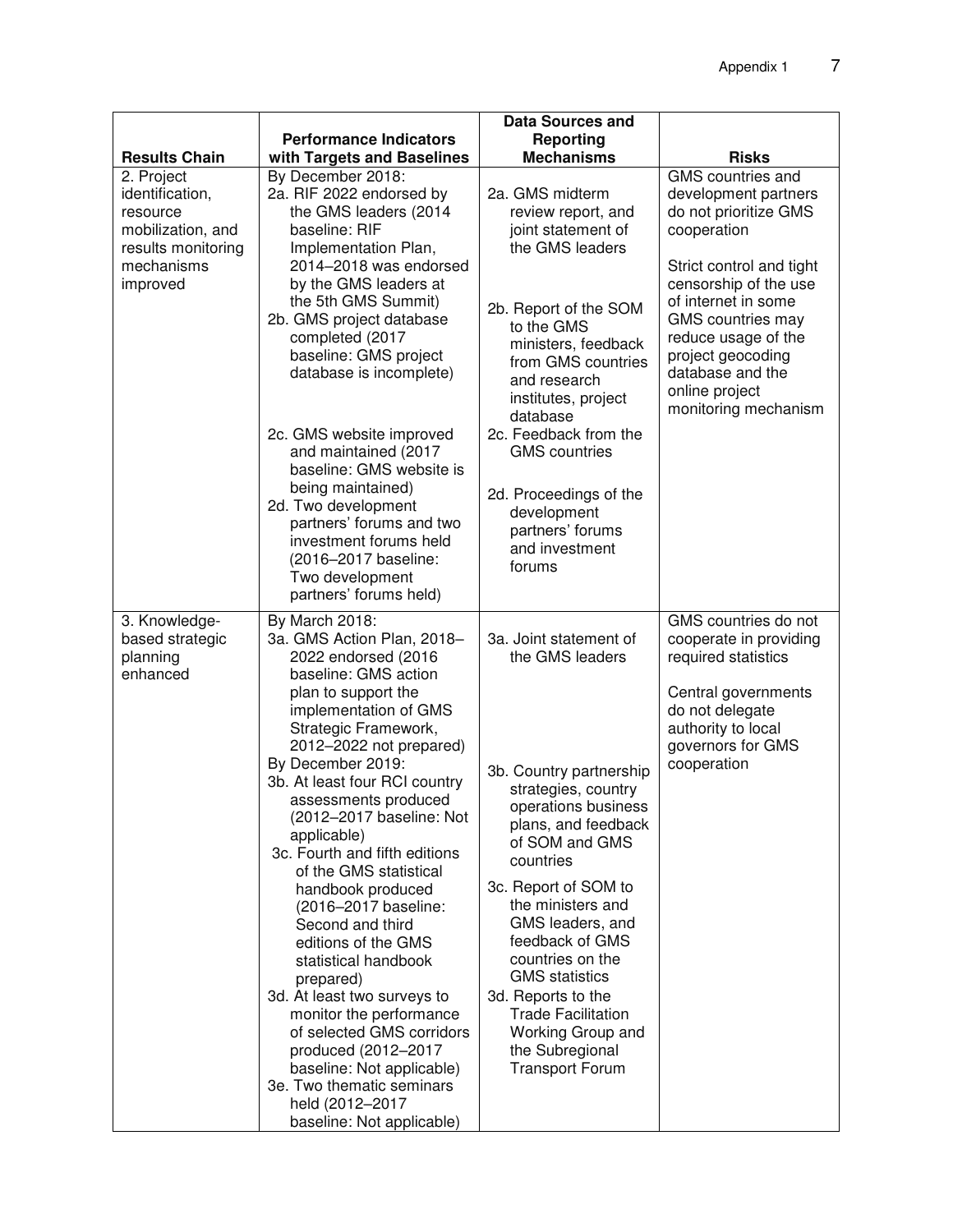|                                                                                                      |                                                                                                                                                                                                   | <b>Data Sources and</b> |              |  |
|------------------------------------------------------------------------------------------------------|---------------------------------------------------------------------------------------------------------------------------------------------------------------------------------------------------|-------------------------|--------------|--|
|                                                                                                      | <b>Performance Indicators</b>                                                                                                                                                                     | <b>Reporting</b>        |              |  |
| <b>Results Chain</b>                                                                                 | with Targets and Baselines                                                                                                                                                                        | <b>Mechanisms</b>       | <b>Risks</b> |  |
|                                                                                                      |                                                                                                                                                                                                   | 3e. Feedback from the   |              |  |
|                                                                                                      |                                                                                                                                                                                                   | GMS countries, and      |              |  |
|                                                                                                      |                                                                                                                                                                                                   | summary of              |              |  |
|                                                                                                      | 3f. One or two knowledge                                                                                                                                                                          | proceedings of the      |              |  |
|                                                                                                      | products for the two                                                                                                                                                                              | <b>GMS</b> ministerial  |              |  |
|                                                                                                      | governors' forums                                                                                                                                                                                 | conferences and         |              |  |
|                                                                                                      | produced (2016-2017                                                                                                                                                                               | Summit                  |              |  |
|                                                                                                      | baseline: Not applicable)                                                                                                                                                                         | 3f. Proceedings of the  |              |  |
|                                                                                                      |                                                                                                                                                                                                   | governors' forums       |              |  |
| <b>Key Activities with Milestones</b>                                                                |                                                                                                                                                                                                   |                         |              |  |
|                                                                                                      | 1. Coordination and decision-making mechanisms strengthened                                                                                                                                       |                         |              |  |
|                                                                                                      | 1.1 Support the organization of GMS sector working groups, including preparing two sector work                                                                                                    |                         |              |  |
| plans(Q1 2018-Q4 2019)                                                                               |                                                                                                                                                                                                   |                         |              |  |
|                                                                                                      | 1.2 Assess and identify training needs and training courses for GMS national secretariat staff (Q1 2018)                                                                                          |                         |              |  |
|                                                                                                      | 1.3 Organize the first development partners' forum back-to-back with the GMS ECF and GMS Ministerial                                                                                              |                         |              |  |
|                                                                                                      | Conference (Q3 2018)                                                                                                                                                                              |                         |              |  |
|                                                                                                      | 1.4 Organize the second development partners' forum back-to-back with the GMS ECF and GMS                                                                                                         |                         |              |  |
|                                                                                                      | Ministerial Conference (Q3 2019)                                                                                                                                                                  |                         |              |  |
|                                                                                                      | 2. Project identification, resource mobilization, and results monitoring mechanisms improved                                                                                                      |                         |              |  |
|                                                                                                      | 2.1 Finalize RIF, 2018-2022 for endorsement by the GMS leaders (Q1 2018)                                                                                                                          |                         |              |  |
| 2.2 Complete the enhancements in the GMS project and statistical database to allow the monitoring of |                                                                                                                                                                                                   |                         |              |  |
|                                                                                                      | both project progress and project results (Q2 2018)                                                                                                                                               |                         |              |  |
|                                                                                                      | 2.3 Maintain the GMS website to support project monitoring and sharing of information (Q4 2019)<br>2.4 Organize the first development partners' forum and investment forums (Q3 2018)             |                         |              |  |
|                                                                                                      |                                                                                                                                                                                                   |                         |              |  |
|                                                                                                      | 2.5 Organize the second development partners' forum and investment forums (Q3 2019)                                                                                                               |                         |              |  |
|                                                                                                      | 3. Knowledge-based strategic planning enhanced                                                                                                                                                    |                         |              |  |
|                                                                                                      | 3.1 Conduct the first thematic seminar to provide inputs to the GMS Summit (Q4 2017) and the second                                                                                               |                         |              |  |
|                                                                                                      | thematic seminar to provide inputs to the GMS Ministerial Conference (Q2 2019)                                                                                                                    |                         |              |  |
|                                                                                                      | 3.2 Finalize and endorse the GMS Action Plan, 2018-2022 at the 6th GMS Summit (Q1 2018)<br>3.3 Select national consultants and national advisors to prepare the country RCI assessments (Q1 2018) |                         |              |  |
|                                                                                                      | 3.4 Complete the fourth GMS statistics booklet (Q2 2018) and fifth GMS statistics booklet (Q2 2019)                                                                                               |                         |              |  |
|                                                                                                      |                                                                                                                                                                                                   |                         |              |  |
|                                                                                                      | 3.5 Complete two country RCI assessments in Q2 2018 and two in Q2 2019<br>3.6 Complete the two GMS corridor performance assessments (Q2 2018)                                                     |                         |              |  |
|                                                                                                      | 3.7 Prepare one or two knowledge products for the Governors' Forum (Q4 2019)                                                                                                                      |                         |              |  |
| <b>Inputs</b>                                                                                        |                                                                                                                                                                                                   |                         |              |  |
|                                                                                                      | ADB: \$1,500,000 Technical Assistance Special Fund (TASF 6)                                                                                                                                       |                         |              |  |
|                                                                                                      | Regional Cooperation and Integration Fund: \$500,000                                                                                                                                              |                         |              |  |
| <b>Assumptions for Partner Financing</b>                                                             |                                                                                                                                                                                                   |                         |              |  |
| Not applicable                                                                                       |                                                                                                                                                                                                   |                         |              |  |
|                                                                                                      | $\overline{ADB}$ = Asian Development Bank, ECF = Economic Corridors Forum, GMS = Greater Mekong Subregion, HRDWG =                                                                                |                         |              |  |
|                                                                                                      | Human Resource Development Working Group, RCI = regional cooperation and integration, RIF = Regional Investment                                                                                   |                         |              |  |
|                                                                                                      | Framework, SOM = Senior Officials' Meeting, TA = technical assistance, WGF = working group and forum.                                                                                             |                         |              |  |

a The impact of TA is aligned with the vision statement of the GMS Strategic Framework, 2012–2022, which aims to achieve a more integrated, prosperous, and equitable GMS.

<sup>b</sup> The GMS national secretariat staff will be trained on (i) regional trade, investment, transport, trade facilitation, agriculture, natural resource management, tourism, health, human resource development, and information and communication technology; and (ii) skills such as project design, implementation, monitoring, and evaluation.

<sup>c</sup> The TA will provide financial support for organizing the meetings and producing the work plans of the trade facilitation, transport, transport facilitation, and urban working groups. For other working groups, technical assistance support will be extended through the support of consultants in preparing meeting documents. Source: ADB.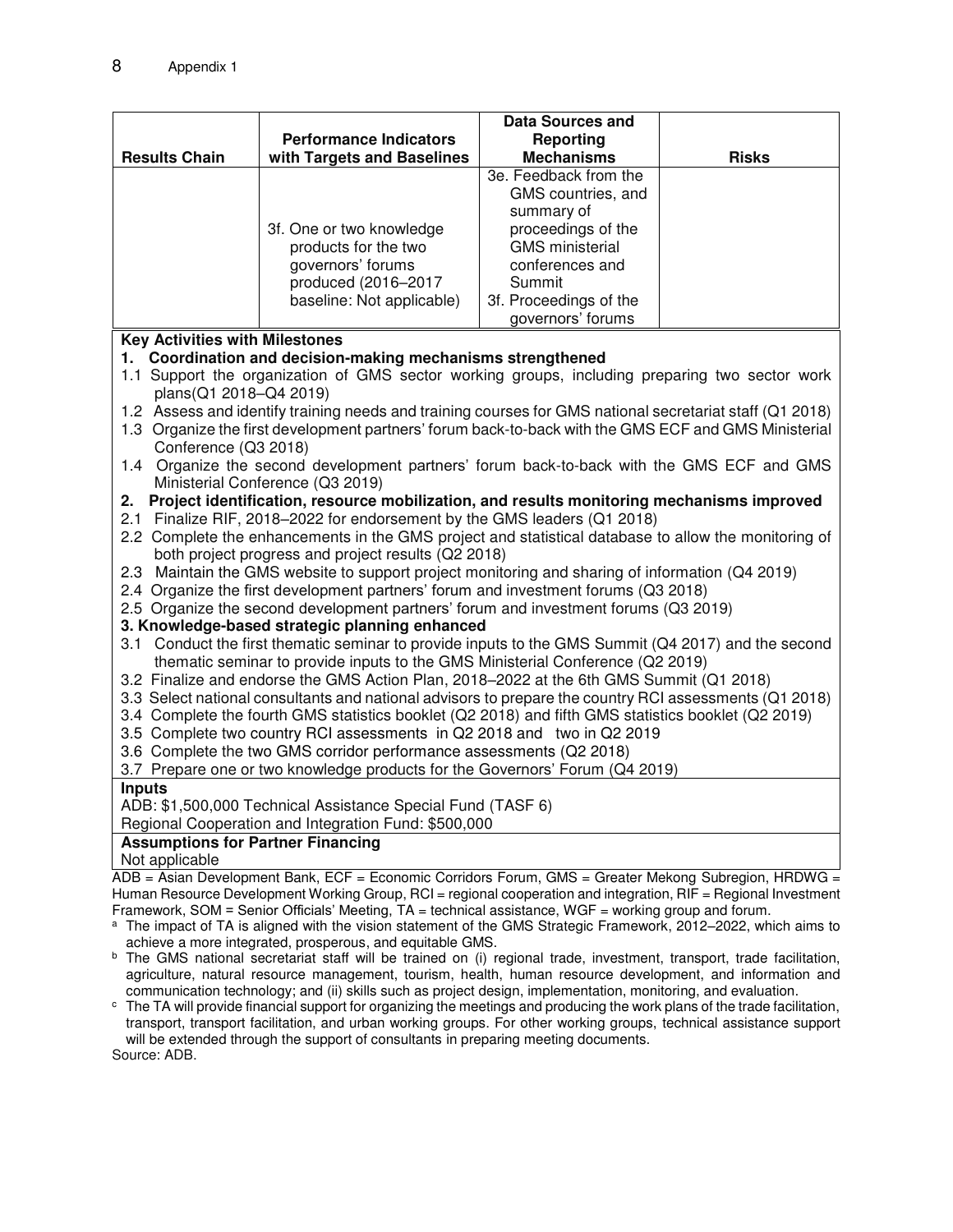|             |                                                                        | Amount       |                   |  |
|-------------|------------------------------------------------------------------------|--------------|-------------------|--|
| <b>Item</b> |                                                                        | <b>ADB</b> a | RCIF <sup>b</sup> |  |
| 1.          | Consultants                                                            |              |                   |  |
|             | Remuneration and per diem<br>a.                                        |              |                   |  |
|             | International consultants<br>İ.                                        |              | 400.0             |  |
|             | National consultants<br>ii.                                            | 600.0        |                   |  |
|             | b. Out-of-pocket expenditures                                          |              |                   |  |
|             | International and local travel<br>İ.                                   | 44.0         | 42.0              |  |
| 2.          | Printed external publications                                          | 20.0         |                   |  |
| З.          | Training, seminars, workshops, forums, and<br>conferences <sup>c</sup> |              |                   |  |
|             | Facilitators <sup>d</sup><br>a.                                        |              | 58.0              |  |
|             | Venue rental and related facilities<br>h.                              | 257.0        |                   |  |
|             | Participants<br>C.                                                     | 425.0        |                   |  |
|             | Representation <sup>e</sup><br>d.                                      | 14.0         |                   |  |
| 4.          | Miscellaneous administration and support costs                         | 10.0         |                   |  |
| 5.          | Contingencies                                                          | 130.0        |                   |  |
|             | Total                                                                  | 1,500.0      | 500.0             |  |

## **COST ESTIMATES AND FINANCING PLAN**

(\$'000)

ADB = Asian Development Bank, GMS = Greater Mekong Subregion, RCIF = Regional Cooperation and Integration Fund, SOM = Senior Officials' Meeting, TA = technical assistance.

Note: The TA is estimated to cost \$2 million, of which contributions from ADB and the RCIF are presented in the table above. The RCIF will be utilized on a front-loaded basis.

<sup>a</sup> Financed by ADB's Technical Assistance Special Fund (TASF-6).

<sup>b</sup> Established by ADB. Financing partner: the Government of Japan.

<sup>c</sup> These include the following: two back-to-back GMS ministerial conferences and economic corridors forums (145 participants per meeting, to be held in Cambodia and the Lao People's Democratic Republic), two face-to-face SOMs, and about six videos on the SOMs (60 participants per meeting, venue of face-to-face meetings to be determined), eight sector working group or task force meetings (about 50 participants per meeting, venue to be determined), two thematic seminars (20 participants per meeting, venue to be determined), two batches of external training of GMS national secretariat staff (18 participants total, program and venue to be determined).

 $d$  Facilitators will be engaged as resource persons. They are not ADB staff.

e Representation expenses include alcoholic beverages during high-level official functions attended by the GMS leaders and ministers, as well as room accommodation for the GMS leaders or ministers, which are above the ADB ceiling. As a matter of courtesy to the GMS leaders or ministers, ADB support may be requested by GMS host countries for these expenses for high-level meetings.

Source: ADB estimates.